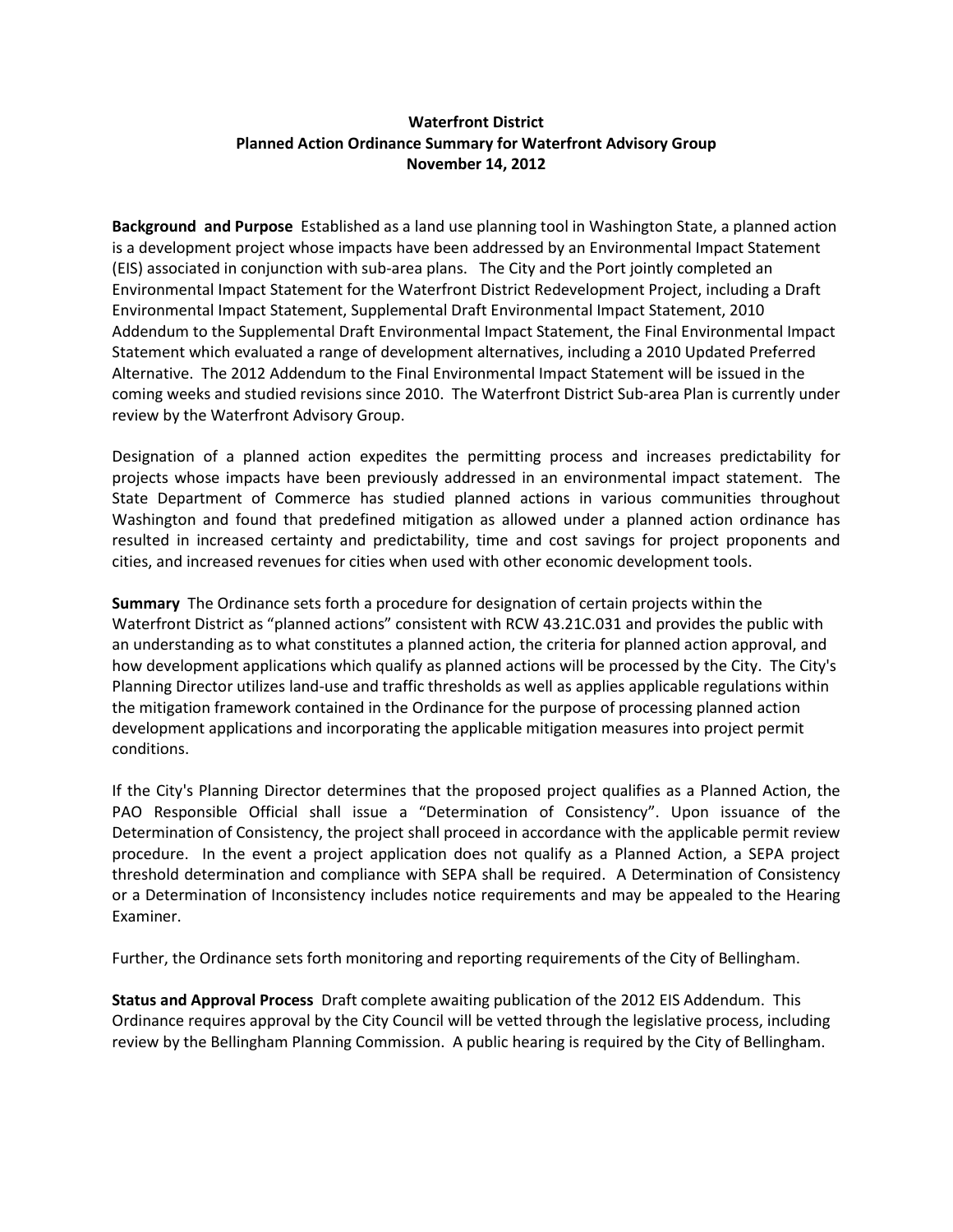### **Waterfront District**

# **Development Agreement Summary for Waterfront Advisory Group**

#### **November 14, 2012**

**Background and Purpose** A development agreement is a contract between a local jurisdiction and a person who has ownership or control of property within the jurisdiction - in this case the Port of Bellingham. The purpose of the agreement is to specify the standards and conditions that will govern development of the property. The intent is to create predictability and certainty for development on property currently owned by the Port of Bellingham. In this case, the development agreement sets forth any special considerations that the City of Bellingham does not consider "business as usual".

**Summary** Terms are summarized as follows:

- The agreement provides assurance to the developer that he/she may proceed to develop the project subject to certain rules and regulations in effect at the time of approval, also known as "vesting". Waterfront District Development Regulations and Design Standards and the Planned Action Ordinance (PAO). No vesting to any other regulations.
- For projects that are not determined to be a Planned Actions pursuant to the PAO, the City of Bellingham will be SEPA lead official for Commercial and Institutional Mixed Use Land Use Areas as described in BMC 20.37.400, and the Port of Bellingham shall be SEPA lead official for Industrial Mixed-Use Land Use Areas as described in BMC 20.37.410.
- **Port Property is granted a traffic impact fee credit based upon vehicles trips generated by the** former Georgia Pacific mill and other historic industrial uses within the Waterfront District. Park impact fee credit will be granted for the dedication of park land as dedication occurs per the CFA. These credits are retained by the Port and may be applied to Projects within the Waterfront District.
- Allows certain light industrial uses to be located within a portion of the Downtown Waterfront Area (properties south of Commercial) as interim uses.
- Further clarifications are included regarding City procedures and targets for affordable housing and mix of land use are established.
- The proposed term of the draft Development Agreement is 20 years.

**Status and Approval Process** Final draft under review by Port and City staff. Requires approval by the Bellingham Port Commission, as landowner, and the City, as the local jurisdiction. This Agreement will be one of several documents vetted through the legislative process, including review by the Bellingham Planning Commission. A public hearing is required by the City of Bellingham.